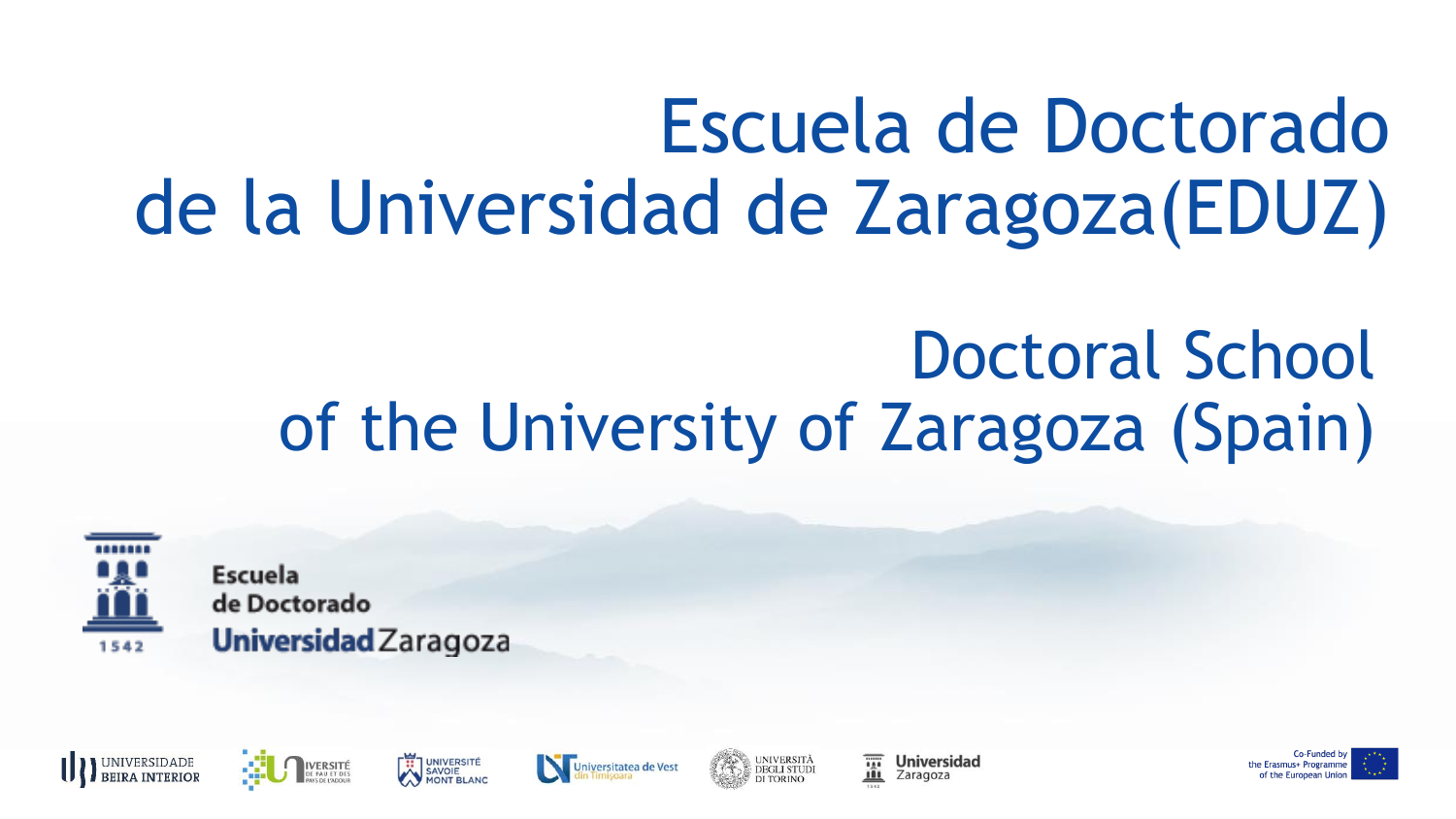### General information about EDUZ

It has 2442 students enrolled, 463 international (19%) (data c2020-21)

**Maps of the internationalization activity from the Doctoral School** 



UNIVERSIDADE **VERSITÉ** UNIVERSITÉ SAVOIE

Universitatea de Vest

UNIVERSITÀ<br>DEGLI STUDI

Origins of international students enrolled in the Doctoral School



Universities with which cotutelle agreements have been signed



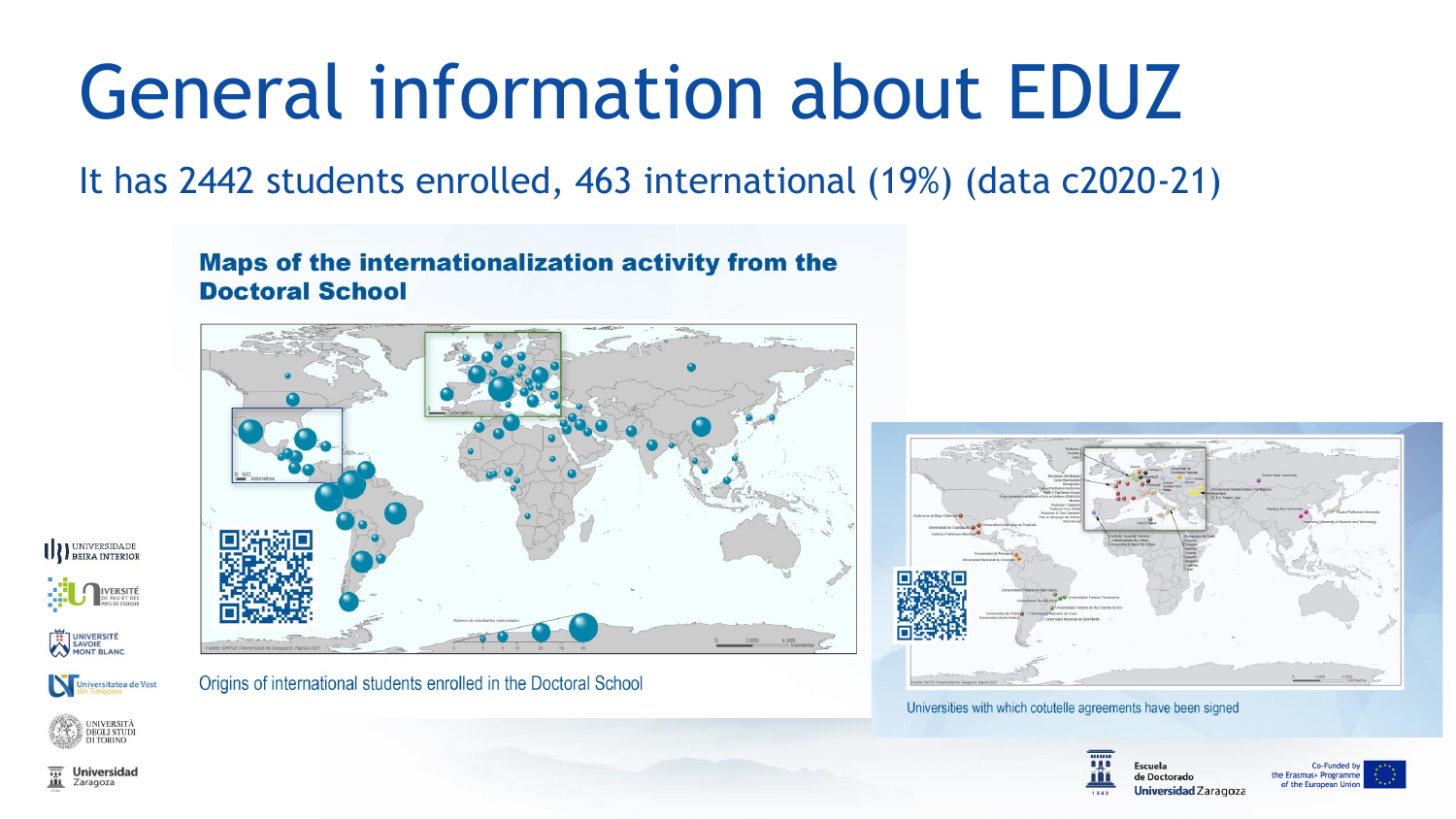## General information about EDUZ

It offers doctoral programms (**47** in total, 10 interuniversitary) in all knowledge branches:

- **Arts and Humanities** (History and Arts History, Languages and Literature, Philosohy and Heritages, Societies and Border Spaces)
- **Sciences** (Geology, Mathematics and Statistics, Physics, Chemistry, Biochemistry and Molecular Biology, Animal and agrofood production)
- **Health Sciences** (Biomedical and Biotechnological Sciences, Health and Sports Sciences, Medicine, Animal Health, Psychology)
- **Social Sciences and Law** (Economy and Bussiness, Law, Education, Sociology, Information and Communication, Management of territory and natural environment, Gender Relations and Feminist Studies)



UNIVERSITÉ<br>SAVOIE<br>MONT BLANC

Universitatea de Vest

**UNIVERSIT/ DEGLI STUDI** 

**Universidad** 

Zaragoza

UNIVERSIDADE

- **Engineering and Architecture** (Engineering, Informatics, Energy and Environment, Architecture, Transports and Communications)
	- ➢ Brochure ([English/](http://intedoc2021.com/brochure-phd-at-the-university-of-zaragoza/)[Spanish\)](http://intedoc2021.com/folleto-doctorado-en-la-universidad-de-zaragoza/)

**http://intedoc2021.com/**

➢ Collection of five [webinars](http://intedoc2021.com/seminarios/) (in Spanish, aimed to IberoAmerican students)

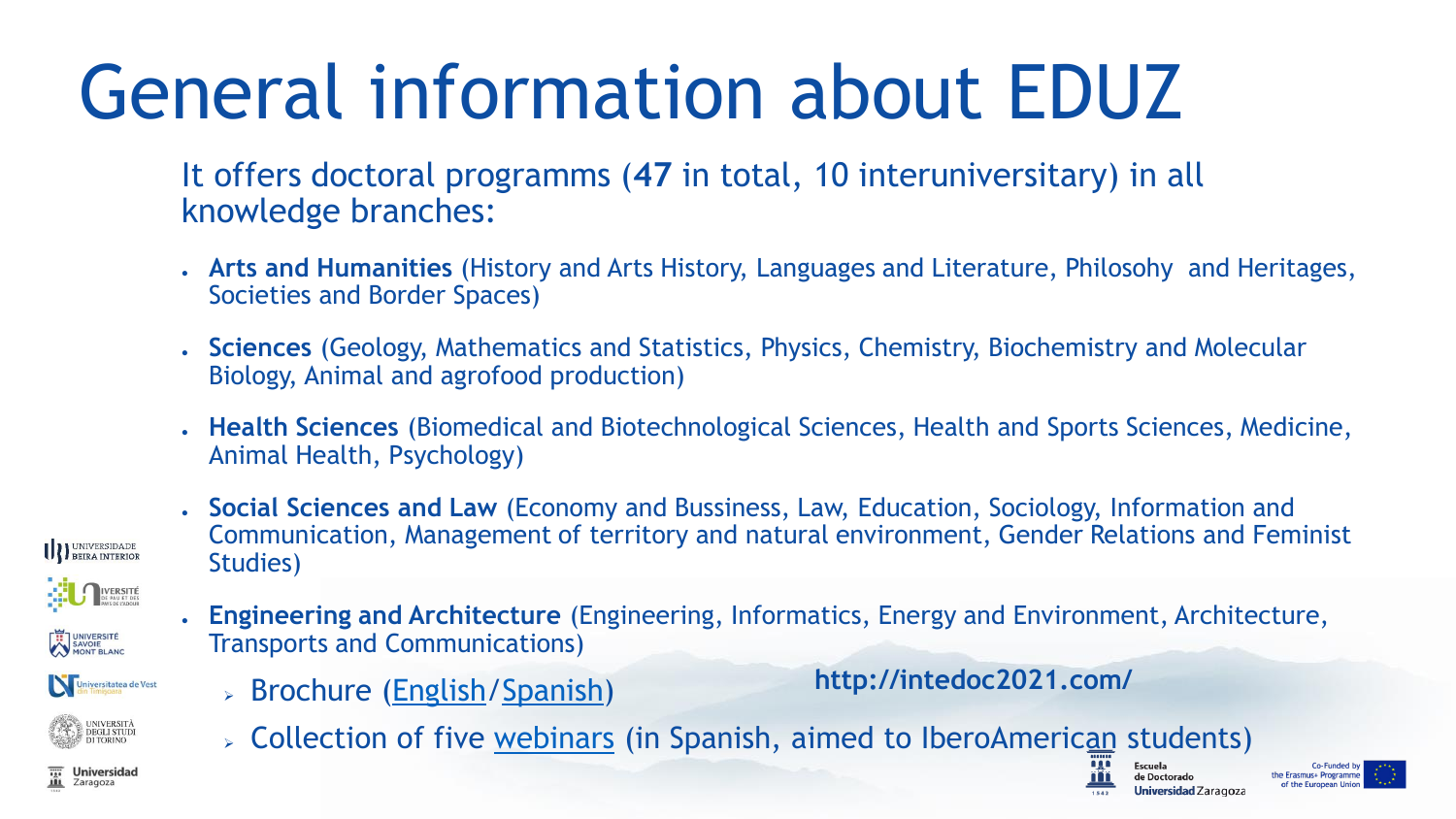## General information on starting a PhD

#### **General Access conditions:**

- A Masters degree (EHEA) or qualification that gives access in the country of origin to the doctorate degree (request for access needed).
- The doctoral program may required more specific requirements (in terms of proximity of the degree to the area) and may establish formation complements to be aquired in the UZ once enrolled.

#### **Duration** (regulated by Spanish laws):

- Three years + one year extension
- Extraordinary extension of one more year
- Possibility of part-time pHD development.



**Universidad** 

Zaragoza



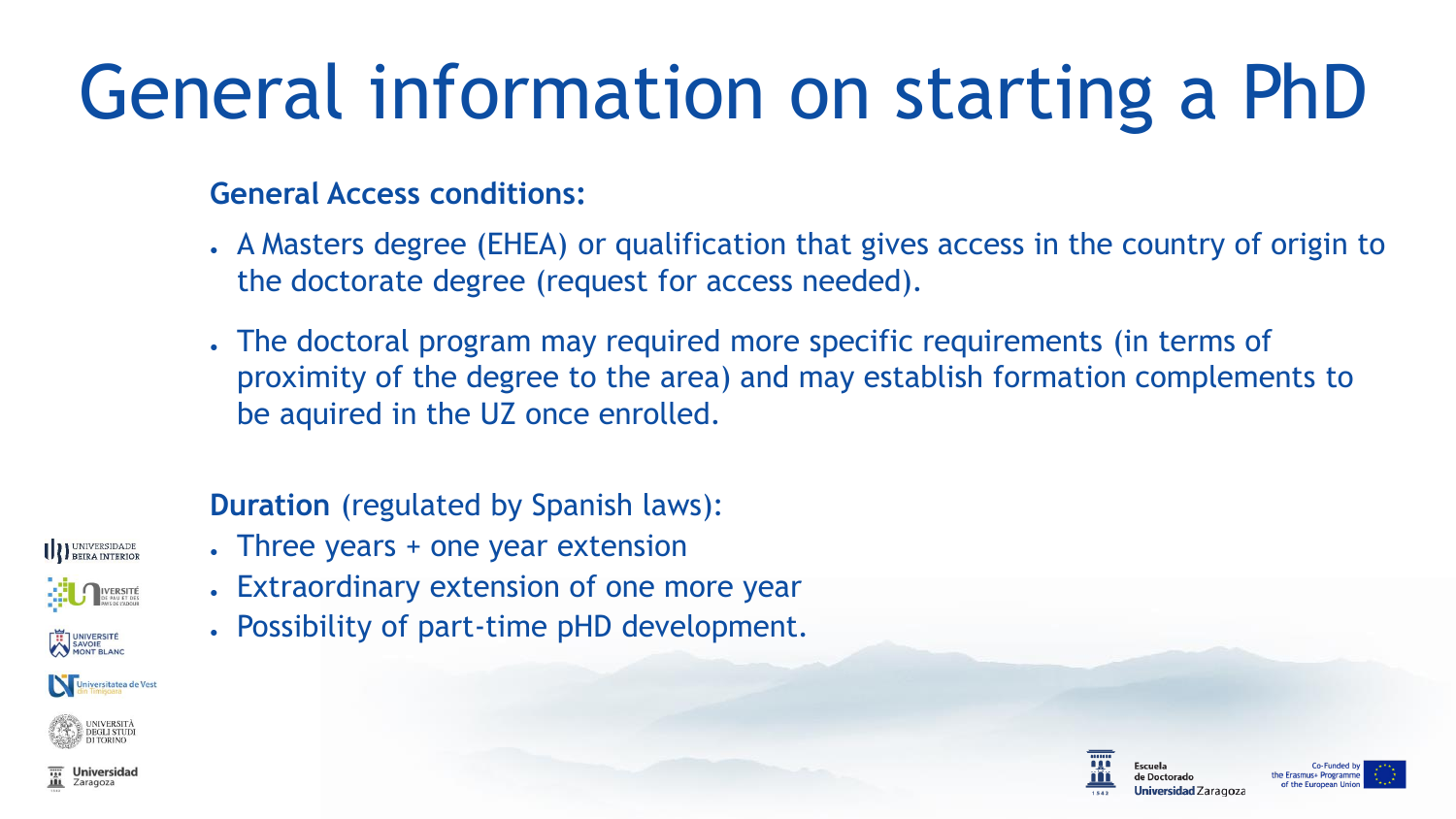# General information on starting a PhD

#### **Funding:**

Doctoral students can access a variety of grants and predoctoral contracts to finance their doctorate offered by Spanish public institutions (national and regional), private institutions, foundations…

Many international doctoral students enjoy grants from public and private institutions in their countries of origin.

• Ayudas UZ- [Santander Universidades](https://internacional.unizar.es/ayudasantander-doctorado) (1200 settlement + 1000 euros/month)

Specific funding opportunities for Iberoamerican students:

• [Summary of calls](https://escueladoctorado.unizar.es/es/menu-ayudas-america)

UNIVERSIDADE

**IVERSITÉ** 

UNIVERSITÉ<br>SAVOIE<br>MONT BLANC



+



A mentoring program facilitates integration of international students in the UZ: [IberusConnect](https://www.campusiberus.es/iberus-connect/)

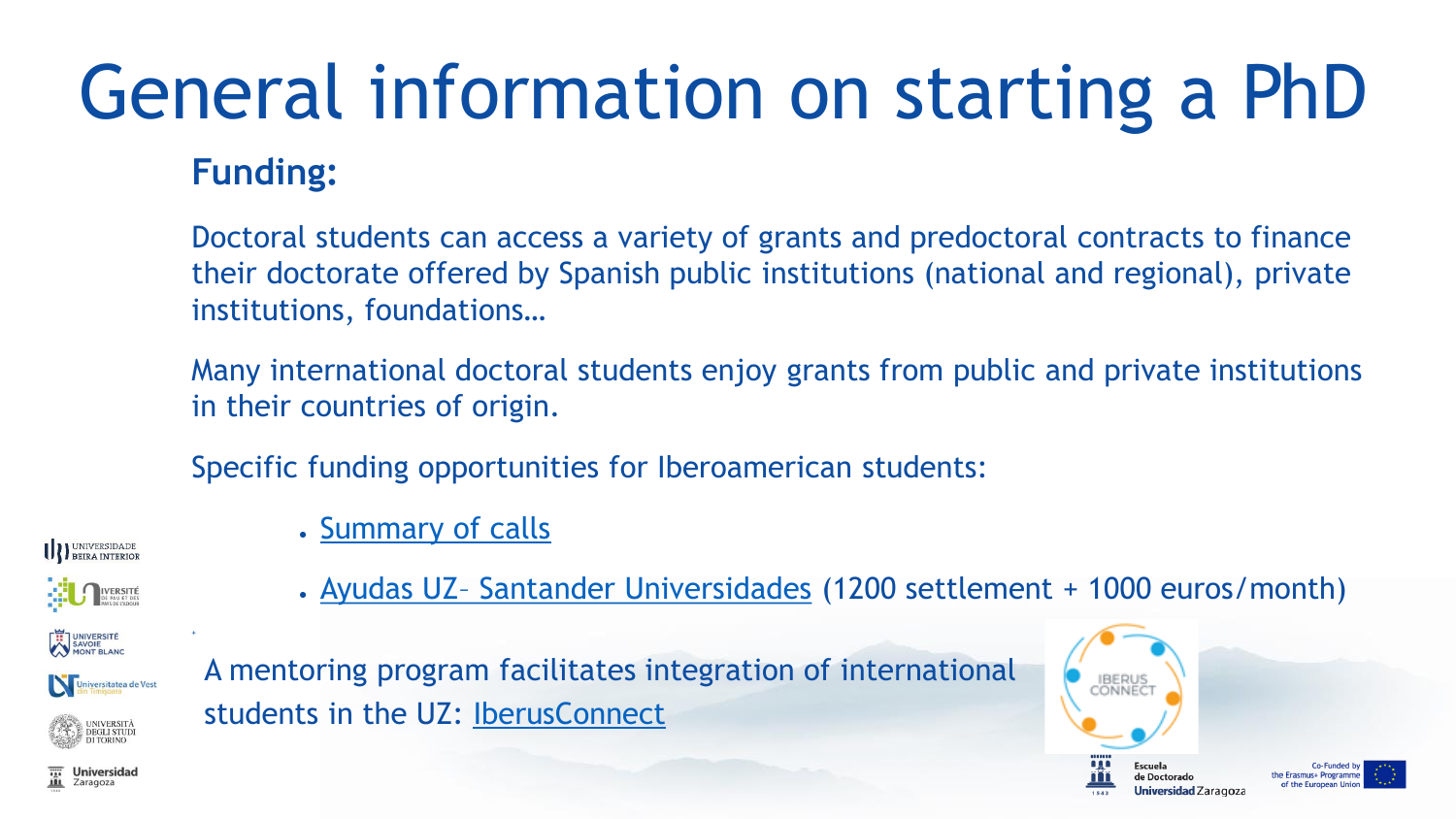# General information on pursuing a PhD

#### **Guidance:**

- 1 Student Tutor
- . 1 Thesis supervisor (+ co-supervisor)
- Commission of the Doctoral Programm (supervises and evaluates every year the research plan and the student's activities).

#### **Mobility:**



- Several mobility funding posibilities (Erasmus+ and regional/national calls)
- To get an international doctorate mention (strongly encouraged) 3 months of stay abroad is needed.







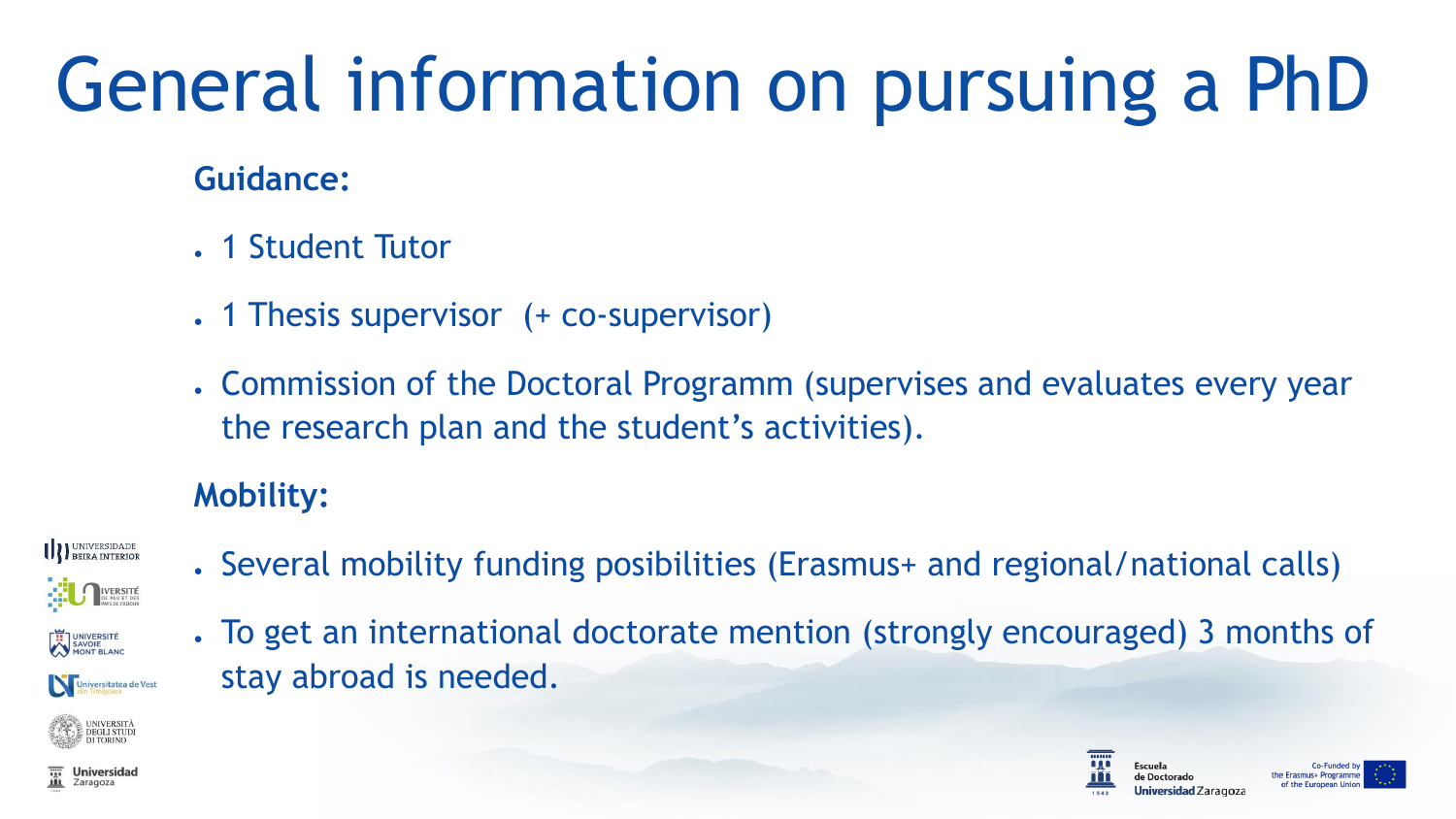### **Formation:** General information on pursuing a PhD

- The EDUZ is committed to facilitating the leap from the knowled-based academic envirnment to the professional world based on competences, skills and experience.
- It offers students a wide range of courses, some related to specific competences but other related to transversal competences (ethics and integrity in research, research with gender perspective, research dissmination, entrepreneurship, communications skills, emotional intelligence...).



Zaragoza

• UZ is integrated in two Spanish interuniversitary consortia (G9 and Iberus ) which expand formation possibilities for UZ doctoral students.



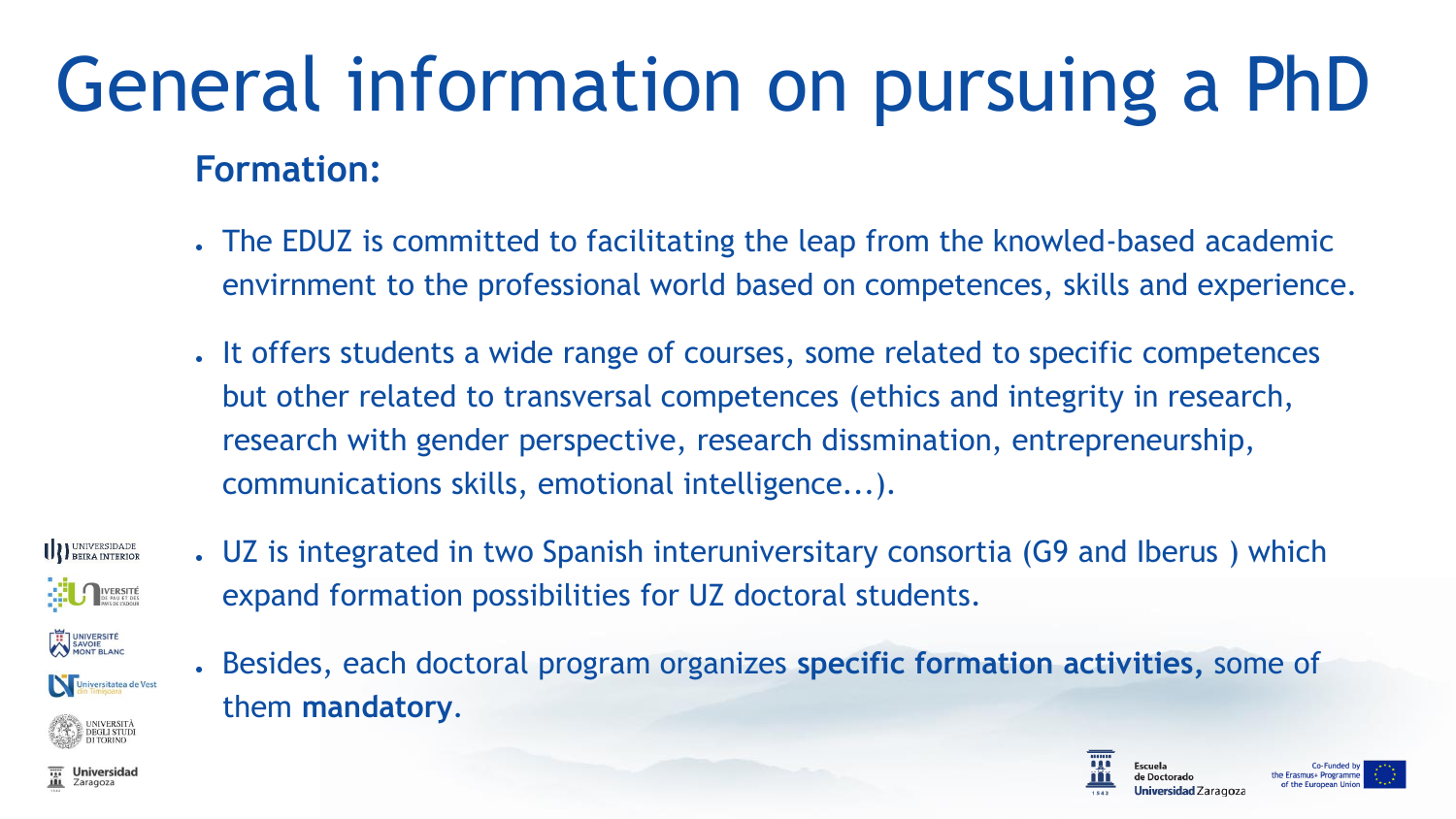## General information on completing a PhD

- The committee of the doctoral program has two approved thesis defense after analyzing the contributions of the thesis to the field of knowledge (in terms of international publications, patents, impact…) and the activities carried out by the student\*.
- The committee also proposes a jury composed by (generally) three renowned researchers (not the PhD supervisors) experts in the subject matter and, the majority of them, external to the UZ\*.

UNIVERSIDADE<br>BEIRA INTERIOR IVERSITÉ UNIVERSITÉ

\* Special requirements have to be fulfilled in the case of special phD modalities (industrial pHDs, cotutelles, international mentions, thesis by compendium of publications)